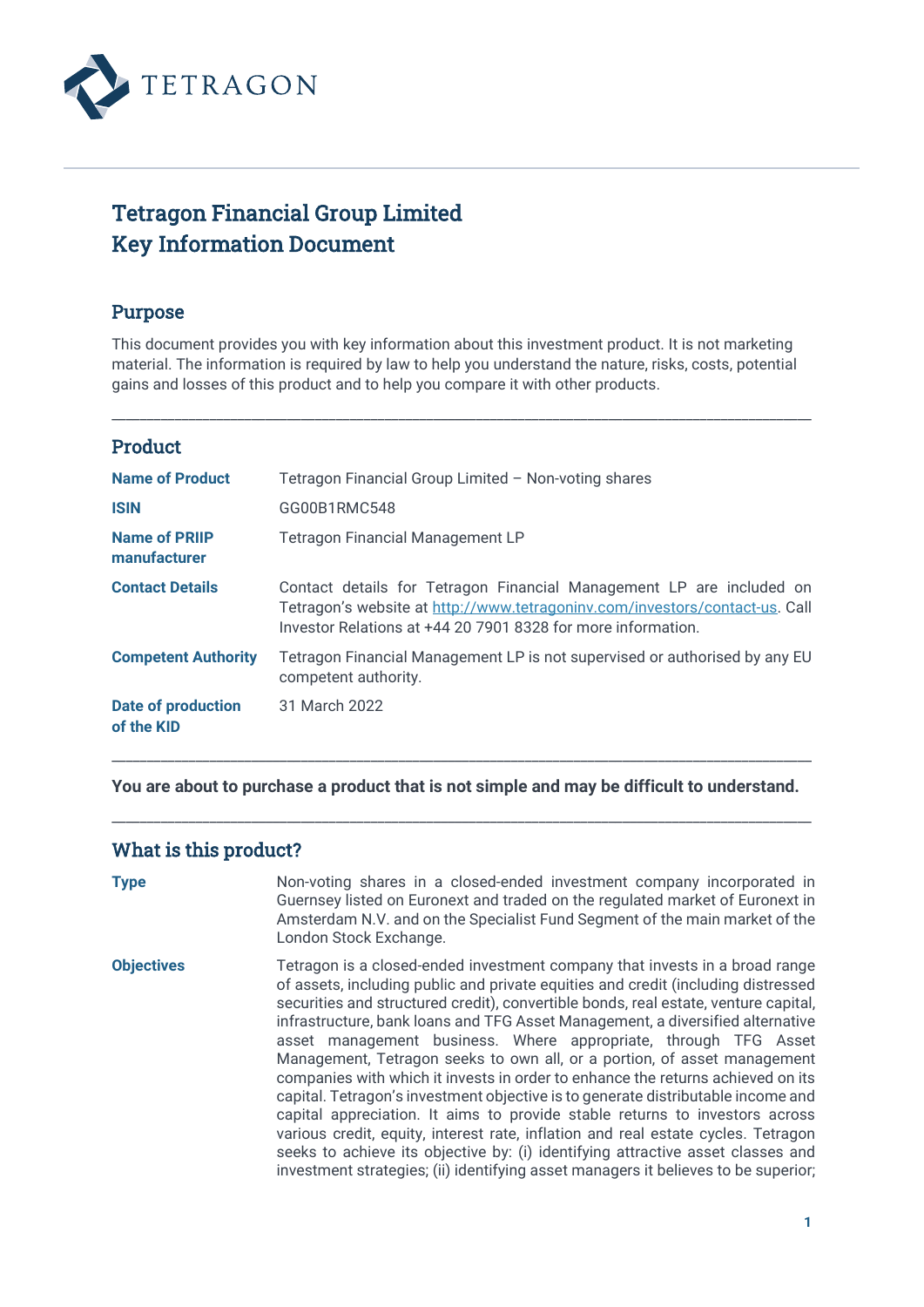

|                      | (iii) using its market experience to negotiate favourable terms for its<br>investments; and (iv) where sensible, seeking to own all, or a portion, of asset<br>management companies with which it invests in order to enhance returns on its<br>capital. In addition, the current investment strategy is to continue to grow TFG<br>Asset Management - as Tetragon's diversified alternative asset management<br>business - with a view to a possible initial public offering and listing of its<br>shares. The investment returns of Tetragon are principally determined by the<br>performance of the investments made by Tetragon Financial Management LP.<br>The returns for investors will typically be determined by reference to dividends<br>paid and the price at which the shares can be sold on the market. There are no<br>geographical restrictions on investments. The objective of Tetragon is intended<br>to be achieved over medium to long term time horizons. |
|----------------------|---------------------------------------------------------------------------------------------------------------------------------------------------------------------------------------------------------------------------------------------------------------------------------------------------------------------------------------------------------------------------------------------------------------------------------------------------------------------------------------------------------------------------------------------------------------------------------------------------------------------------------------------------------------------------------------------------------------------------------------------------------------------------------------------------------------------------------------------------------------------------------------------------------------------------------------------------------------------------------|
|                      | Intended retail investor Tetragon anticipates that its typical investors will be institutional and<br>professional investors, or retail investors who are capable of evaluating the<br>merits and risks of such an investment who have received advice from their<br>professional fund manager or broker regarding such an investment, who wish<br>to invest for the long term in a predominantly income-producing investment and<br>who have experience in investing in financial markets and collective investment<br>undertakings and are capable themselves of evaluating the merits and risks of<br>the shares of Tetragon and who have sufficient resources both to invest in<br>potentially illiquid securities and to be able to bear any losses (which may equal<br>the whole amount invested) that may result from the investment.                                                                                                                                    |
| <b>Maturity Date</b> | Tetragon has been established with an unlimited life.                                                                                                                                                                                                                                                                                                                                                                                                                                                                                                                                                                                                                                                                                                                                                                                                                                                                                                                           |

### What are the risks and what could I get in return?

### **Risk indicator**

The summary risk indicator is a guide to the level of risk of this product compared to other products. It shows how likely it is that the product will lose money because of movements in the markets or because we are not able to pay you.

\_\_\_\_\_\_\_\_\_\_\_\_\_\_\_\_\_\_\_\_\_\_\_\_\_\_\_\_\_\_\_\_\_\_\_\_\_\_\_\_\_\_\_\_\_\_\_\_\_\_\_\_\_\_\_\_\_\_\_\_\_\_\_\_\_\_\_\_\_\_\_\_\_\_\_\_\_\_\_\_\_\_\_\_\_\_\_\_\_\_\_\_\_\_\_\_\_\_\_\_

We have classified this product as 5 out of 7, which is medium risk class. This rates the potential losses from future performance at medium level. Poor market conditions may impact the capacity for you to receive a positive return on your investment.



**Be aware of currency risk. You may receive payments in a different currency, so the final return you may get depend on the exchange rate between the two currencies. This risk is not considered in the indicator shown above.**

The following are some of the other risks materially relevant to the PRIIP which are not taken into account in the summary risk indicator: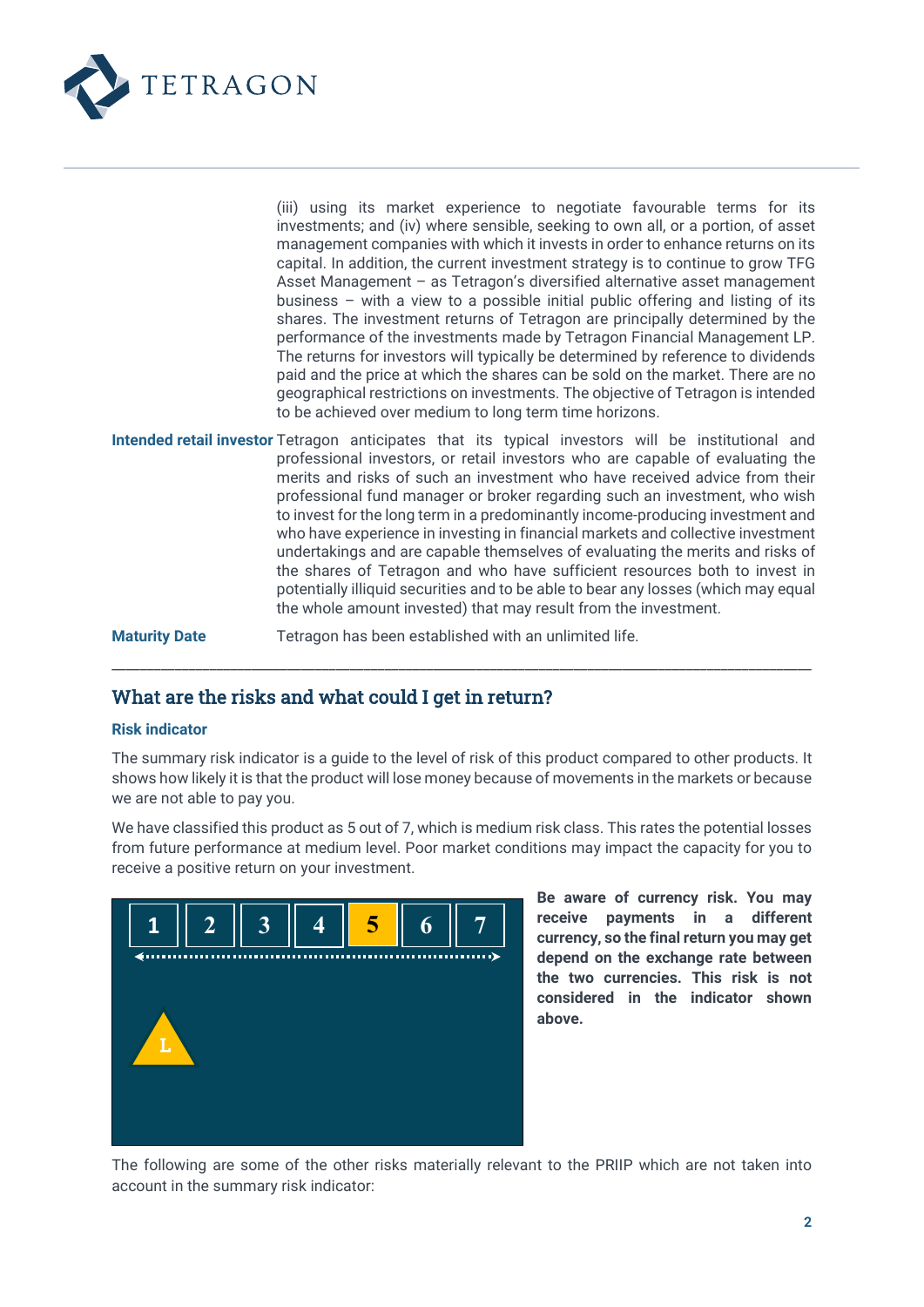

The principal risks facing Tetragon are both financial and operational in nature, and ultimately relate to both Tetragon's issued and outstanding non-voting shares as well as its investment portfolio.

See further the annual report for Tetragon as cited in the section "Other Relevant Information" below and Tetragon's website at [http://www.tetragoninv.com/investors/risk-factors.](http://www.tetragoninv.com/investors/risk-factors)

This product does not include any protection from future market performance so you could lose some or all of your investment. If we are not able to pay you what is owed, you could lose your entire investment.

| Investment<br><b>Scenarios</b> |                                     | 1 year    | 3 years   | 5 years<br>(Recommended<br>holding period) |
|--------------------------------|-------------------------------------|-----------|-----------|--------------------------------------------|
| <b>Stress scenario</b>         | What you might get back after costs | 6,358     | 4.387     | 3.330                                      |
|                                | Average return each year            | $-36.42%$ | $-24.02%$ | $-19.74%$                                  |
| Unfavourable                   | What you might get back after costs | 7.021     | 4.796     | 3.476                                      |
| scenario                       | Average return each year            | $-29.79%$ | $-21.73%$ | $-19.05%$                                  |
| <b>Moderate</b>                | What you might get back after costs | 9.102     | 7.519     | 6,212                                      |
| scenario                       | Average return each year            | $-8.98%$  | $-9.07%$  | $-9.08%$                                   |
| Favourable                     | What you might get back after costs | 11.746    | 11.737    | 11.050                                     |
| scenario                       | Average return each year            | 17.46%    | 5.48%     | 2.02%                                      |

#### **Performance Scenarios**

This table shows the money you could get back over the next 5 years, under different scenarios, assuming that you invest US\$10,000. The scenarios shown illustrate how your investment could perform. You can compare them with the scenarios of other products. The scenarios presented are an estimate of future performance based on evidence from the past on how the value of this investment varies, and are not an exact indicator. What you get will vary depending on how the market performs and how long you keep the investment/product. The stress scenario shows what you might get back in extreme market circumstances, and it does not take into account the situation where we are not able to pay you.

The figures shown include all the costs of the product itself, but may not include all the costs that you pay to your advisor or distributor. The figures do not take into account your personal tax situation, which may also affect how much you get back.

\_\_\_\_\_\_\_\_\_\_\_\_\_\_\_\_\_\_\_\_\_\_\_\_\_\_\_\_\_\_\_\_\_\_\_\_\_\_\_\_\_\_\_\_\_\_\_\_\_\_\_\_\_\_\_\_\_\_\_\_\_\_\_\_\_\_\_\_\_\_\_\_\_\_\_\_\_\_\_\_\_\_\_\_\_\_\_\_\_\_\_\_\_\_\_\_\_\_\_\_

### What happens if Tetragon Financial Group Limited is unable to pay out?

Investors may suffer losses (equal to some or all of the investor's investments) if Tetragon is unable to pay out. Investors do not have protection from an investor compensation or guarantee scheme.

\_\_\_\_\_\_\_\_\_\_\_\_\_\_\_\_\_\_\_\_\_\_\_\_\_\_\_\_\_\_\_\_\_\_\_\_\_\_\_\_\_\_\_\_\_\_\_\_\_\_\_\_\_\_\_\_\_\_\_\_\_\_\_\_\_\_\_\_\_\_\_\_\_\_\_\_\_\_\_\_\_\_\_\_\_\_\_\_\_\_\_\_\_\_\_\_\_\_\_\_

### What are the costs?

The Reduction in Yield (RIY) shows what impact the total costs you pay will have on the investment return you might get. The total costs take into account one-off, ongoing and incidental costs. The amounts shown here are the cumulative costs of the product itself, for three different holding periods.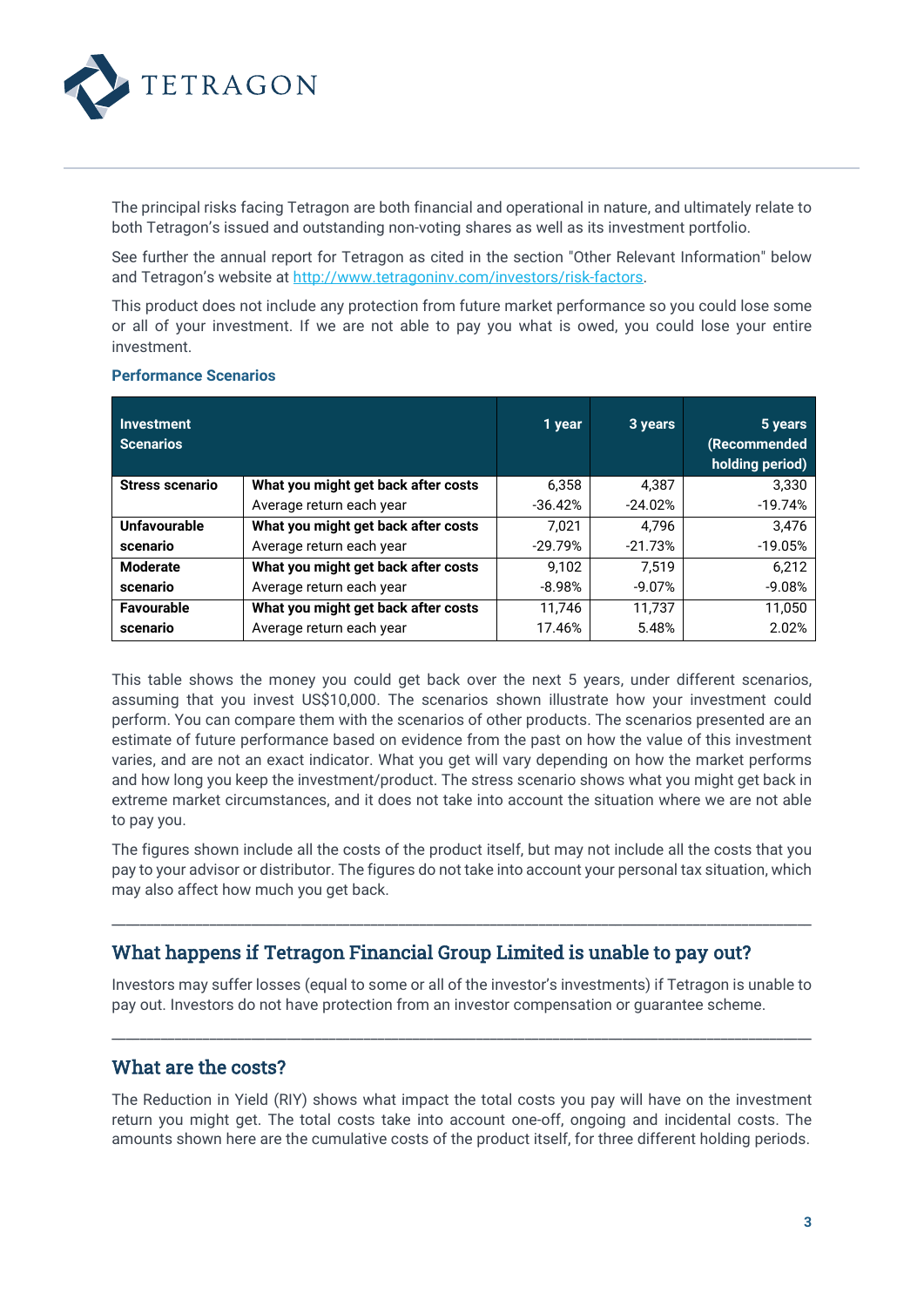

They include potential early exit penalties. The figures assume you invest US\$10,000. The figures are estimates and may change in the future.

#### **Costs over Time**

The person selling you or advising you about this product may charge you other costs. If so, this person will provide you with information about these costs, and show you the impact that all costs will have on your investment over time.

| Investment US\$10,000<br><b>Scenarios</b> | If you cash in after<br>1 year | If you cash in after 3<br><b>vears</b> | If you cash in at the end of<br>the recommended holding<br>period |
|-------------------------------------------|--------------------------------|----------------------------------------|-------------------------------------------------------------------|
| <b>Total costs</b>                        | 538                            | 1.325                                  | 1.842                                                             |
| Impact on return (RIY)                    | 5.38%                          | 5.38%                                  | 5.38%                                                             |
| per year                                  |                                |                                        |                                                                   |

### **Composition of Costs**

The table below shows:

- the impact each year of the different types of costs on the investment return you might get at the end of the recommended holding period; and
- $\blacklozenge$  the meaning of the different cost categories.

| This table shows the impact on return per year |                                       |       |                                                                                                                          |
|------------------------------------------------|---------------------------------------|-------|--------------------------------------------------------------------------------------------------------------------------|
| One-off<br>costs                               | <b>Entry costs</b>                    | $0\%$ | The impact of the costs you pay when entering your investment.<br>This is the most you will pay, and you could pay less. |
|                                                | <b>Exit costs</b>                     | $0\%$ | The impact of the costs of exiting your investment when it matures.                                                      |
| Ongoing<br>costs                               | <b>Portfolio</b><br>transaction costs | 0.01% | The impact of the costs of us buying and selling underlying<br>investments for the product.                              |
|                                                | Other ongoing<br>costs                | 2.40% | The impact of the costs that we take each year for managing your<br>investments and the costs presented in Section II.   |
| <b>Incidental</b><br>Costs                     | <b>Performance fees</b>               | 2.97% | The impact of the performance fee.                                                                                       |
|                                                | <b>Carried interests</b>              | $0\%$ | The impact of carried interests.                                                                                         |

### How long should I hold it and can I take money out early?

### **RECOMMENDED HOLDING PERIOD: 5 years**

This product has no required minimum holding period but is designed for long term investment. You should be prepared to stay invested for at least 5 years. As Tetragon's shares are listed on Euronext and are traded on the regulated market of Euronext in Amsterdam N.V. and the Specialist Fund Segment of the main market of the London Stock Exchange, you should be able to sell them through your bank or stockbroker. You may be subject to dealings costs your bank or stockbroker charges and investors should be aware that any such sale may be at a discount to the net asset value per share.

\_\_\_\_\_\_\_\_\_\_\_\_\_\_\_\_\_\_\_\_\_\_\_\_\_\_\_\_\_\_\_\_\_\_\_\_\_\_\_\_\_\_\_\_\_\_\_\_\_\_\_\_\_\_\_\_\_\_\_\_\_\_\_\_\_\_\_\_\_\_\_\_\_\_\_\_\_\_\_\_\_\_\_\_\_\_\_\_\_\_\_\_\_\_\_\_\_\_\_\_